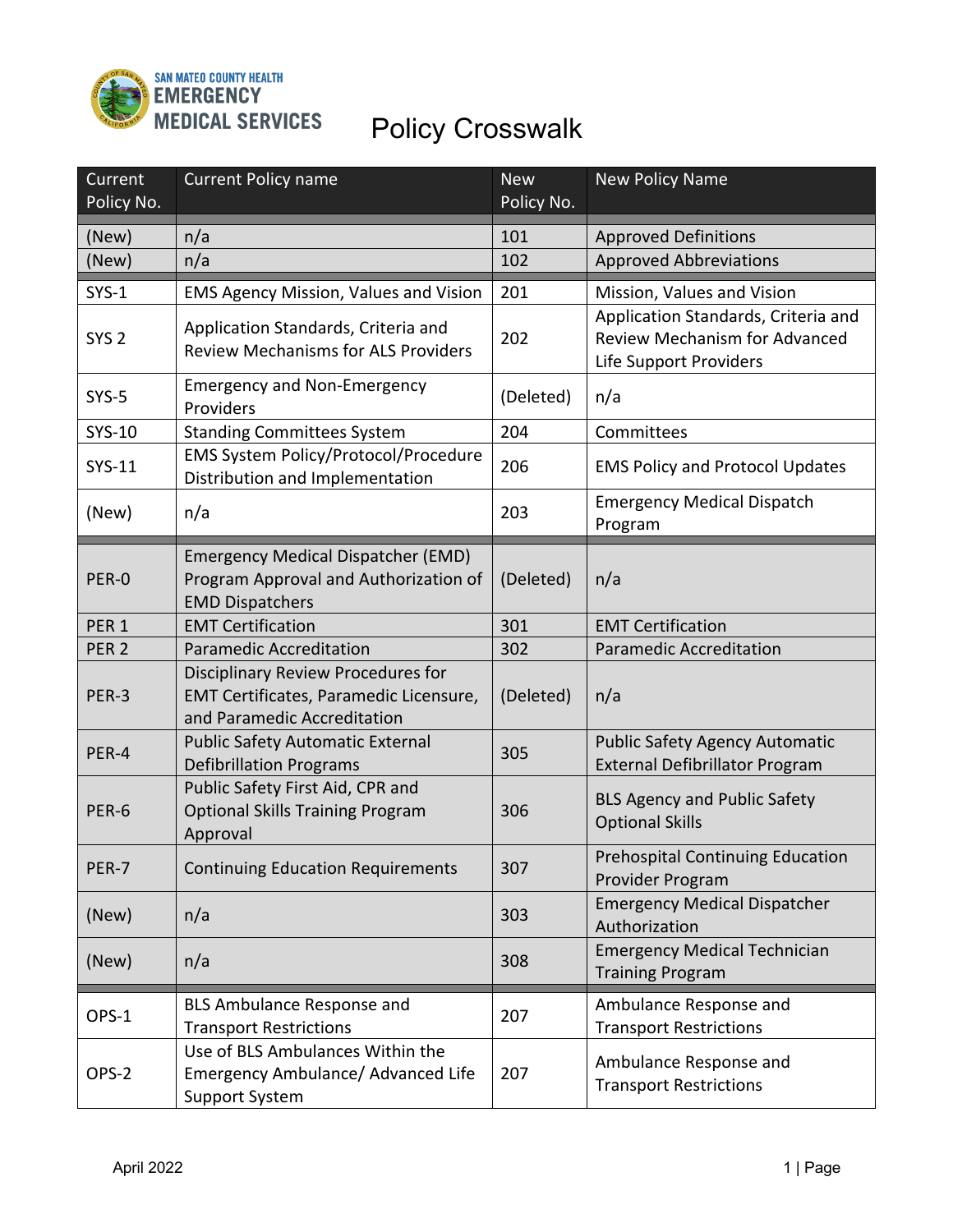

| OPS-3         | <b>Transport Limitations for ALS First</b><br><b>Responder Agencies</b>                                        | (tbd)     | (tbd)                                                                   |
|---------------|----------------------------------------------------------------------------------------------------------------|-----------|-------------------------------------------------------------------------|
| OPS-4         | Authority On Scene                                                                                             | 502       | <b>Authority At Scene</b>                                               |
| OPS-5         | Physician On The Scene                                                                                         | 503       | Physician At Scene                                                      |
| OPS-6         | Canceling or Downgrading an EMS<br>Response                                                                    | 504       | Cancelling or Downgrading an EMS<br>Response                            |
| OPS-7         | <b>Patient Destination Determination</b>                                                                       | 505       | <b>Patient Destination Determination</b>                                |
| OPS-8         | <b>EMS Supervisor Role</b>                                                                                     | 506       | <b>EMS Supervisor Role</b>                                              |
| OPS-9         | Multi-Casualty Incident Response Plan                                                                          | 526       | <b>Multi-Casualty Incidents</b>                                         |
| <b>OPS-10</b> | Determining Death In The Field, DNR,<br>POLST, and Aid-In-Dying Drug                                           | 507       | Determination of Death                                                  |
| <b>OPS-12</b> | Organ Donor Card Search                                                                                        | 508       | Search for Donor Card                                                   |
| <b>OPS-13</b> | Use of EMS Aircraft                                                                                            | 509       | <b>Utilization of EMS Aircraft</b>                                      |
| OPS-14        | San Francisco International Airport -<br>Paramedic First Response Program                                      | 208       | San Francisco International Airport<br>Paramedic First Response Program |
| <b>OPS-16</b> | Controlled Substance Storage and<br><b>Restocking Procedures</b>                                               | 520       | Management of Controlled<br>Substances                                  |
| <b>OPS-17</b> | <b>EMS Communications</b>                                                                                      | 402       | <b>EMS Radio Communications</b>                                         |
| <b>OPS-19</b> | Special Response Areas and Bridges                                                                             | 511       | <b>Special Response Areas</b>                                           |
| <b>OPS-20</b> | <b>Medical Resource Standby</b>                                                                                | (Deleted) | n/a                                                                     |
| <b>OPS-21</b> | Refusal of Care And/Or Transportation                                                                          | 521       | Refusal of Emergency Medical Care<br>or Transport                       |
| <b>OPS-24</b> | Safely Surrendered Baby Procedure for<br><b>Fire Stations</b>                                                  | 512       | Safely Surrendered Baby Program                                         |
| <b>OPS-26</b> | Use of BLS Ambulances Within The<br>Jurisdiction of the City of South San<br>Francisco Fire Department (SSFFD) | 207       | Ambulance Response and<br><b>Transport Restrictions</b>                 |
| <b>OPS-27</b> | Law Enforcement On-scene Requesting<br>Code of Response                                                        | 513       | Law Enforcement Requesting an<br><b>EMS Response</b>                    |
| <b>OPS-29</b> | <b>Stroke System Triage and Patient</b><br>Destination                                                         | 522       | <b>Stroke Triage and Patient</b><br>Destination                         |
| <b>OPS-30</b> | Use of Alternative Transport Vehicles                                                                          | (Deleted) |                                                                         |
| OPS-31        | <b>Abuse Reporting</b>                                                                                         | 515       | <b>Reporting Suspected Abuse</b>                                        |
| <b>OPS-33</b> | Fire Line Emergency Medical<br>Technician - Paramedic (FEMP)                                                   | 516       | <b>Fireline Paramedics</b>                                              |
| OPS-34        | <b>Tactical Medic Team</b>                                                                                     | 517       | <b>Tactical Emergency Medical</b><br><b>Support Team</b>                |
| <b>OPS-35</b> | Confidentiality of Patient Information                                                                         | 518       | <b>Confidentiality of Patient</b><br>Information                        |
| <b>OPS-36</b> | Mobile Stroke Unit Pilot                                                                                       | 209       | Mobile Stroke Unit Program                                              |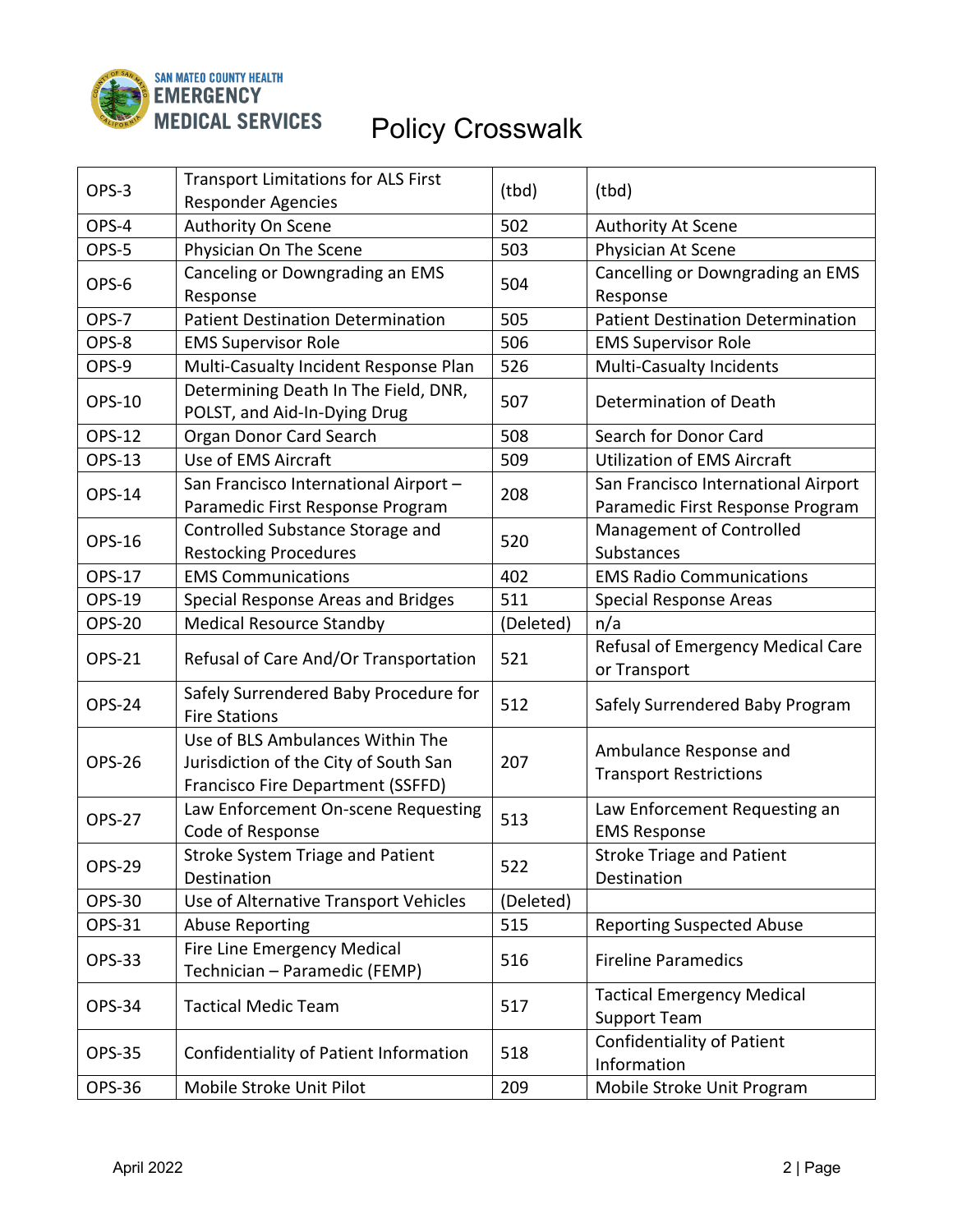

| <b>OPS-37</b>        | <b>EMS Event Reporting</b>                                                                                  | 523       | <b>EMS Event Reporting</b>                                             |
|----------------------|-------------------------------------------------------------------------------------------------------------|-----------|------------------------------------------------------------------------|
| (New)                | n/a                                                                                                         | 510       | <b>Intercounty Emergency Responses</b>                                 |
| (New)                | n/a                                                                                                         | 514       | Patient Extrication in Limited<br><b>Access Areas</b>                  |
| <b>DOC-1</b>         | Paramedic Prehospital Care Report<br>(Electronic)                                                           | 701       | <b>Documentation Standards</b>                                         |
| DOC-2                | Paramedic Prehospital Care Report<br>Form (Handwritten)                                                     | (Deleted) | n/a                                                                    |
| DOC-3                | <b>EMS System Resolution</b>                                                                                | 524       | <b>EMS System Issue Resolution</b>                                     |
| DOC-4                | <b>Patient Contact</b>                                                                                      | (Deleted) |                                                                        |
| (New)                | n/a                                                                                                         | 702       | <b>Transmission of Cardiac Monitor</b><br>Data                         |
| (New)                | n/a                                                                                                         | 703       | <b>EMS Data Collection and Reporting</b>                               |
| SMART-<br><b>TOC</b> | <b>Table of Contents</b>                                                                                    | (Deleted) | n/a                                                                    |
| SMART-1              | <b>SMART Program Overview</b>                                                                               | (Deleted) | n/a                                                                    |
| SMART-2              | Adult Assessment & Referral                                                                                 | (Deleted) | n/a                                                                    |
| SMART-3              | Pediatric Assessment & Referral                                                                             | (Deleted) | n/a                                                                    |
| SMART-4              | <b>Intoxicated Patient</b>                                                                                  | (Deleted) | n/a                                                                    |
|                      |                                                                                                             |           |                                                                        |
| $QI-1$               | <b>Emergency Medical Dispatch Quality</b><br>(Improvement) Assurance                                        | (Deleted  | n/a                                                                    |
| $QI-2$               | Clinical Incident Reporting,<br>Investigation, Resolution                                                   | (Deleted) | n/a                                                                    |
| COM-1                | <b>Operations Frequencies</b>                                                                               | 401       | <b>EMS Radio Communications</b><br>System                              |
| COM-2                | Requests for Cancelling or<br>Downgrading an EMS Response                                                   | (Deleted) | n/a                                                                    |
| COM-3                | <b>Field Safety</b>                                                                                         | 403       | Prehospital Personnel Safety                                           |
| COM <sub>4</sub>     | <b>Base Hospital Communications</b>                                                                         | 404       | <b>Base Hospital Communications</b>                                    |
| COM <sub>5</sub>     | Base Hospital and Receiving Center<br>Reports                                                               | 405       | <b>Base Hospital and Receiving Center</b><br>Reports                   |
| COM <sub>6</sub>     | <b>Central Patient Routing</b>                                                                              | 406       | <b>Central Patient Routing</b>                                         |
| EQP <sub>1</sub>     | <b>Emergency Ambulance and First</b><br>Responder Staffing, Medications,<br>Medical Equipment, and Supplies | 205       | <b>Emergency Ambulance and First</b><br><b>Response Unit Standards</b> |
| EQP-4                | Prehospital Paramedic<br><b>Electrocardiography Equipment</b>                                               | 205       | <b>Emergency Ambulance and First</b><br><b>Response Unit Standards</b> |